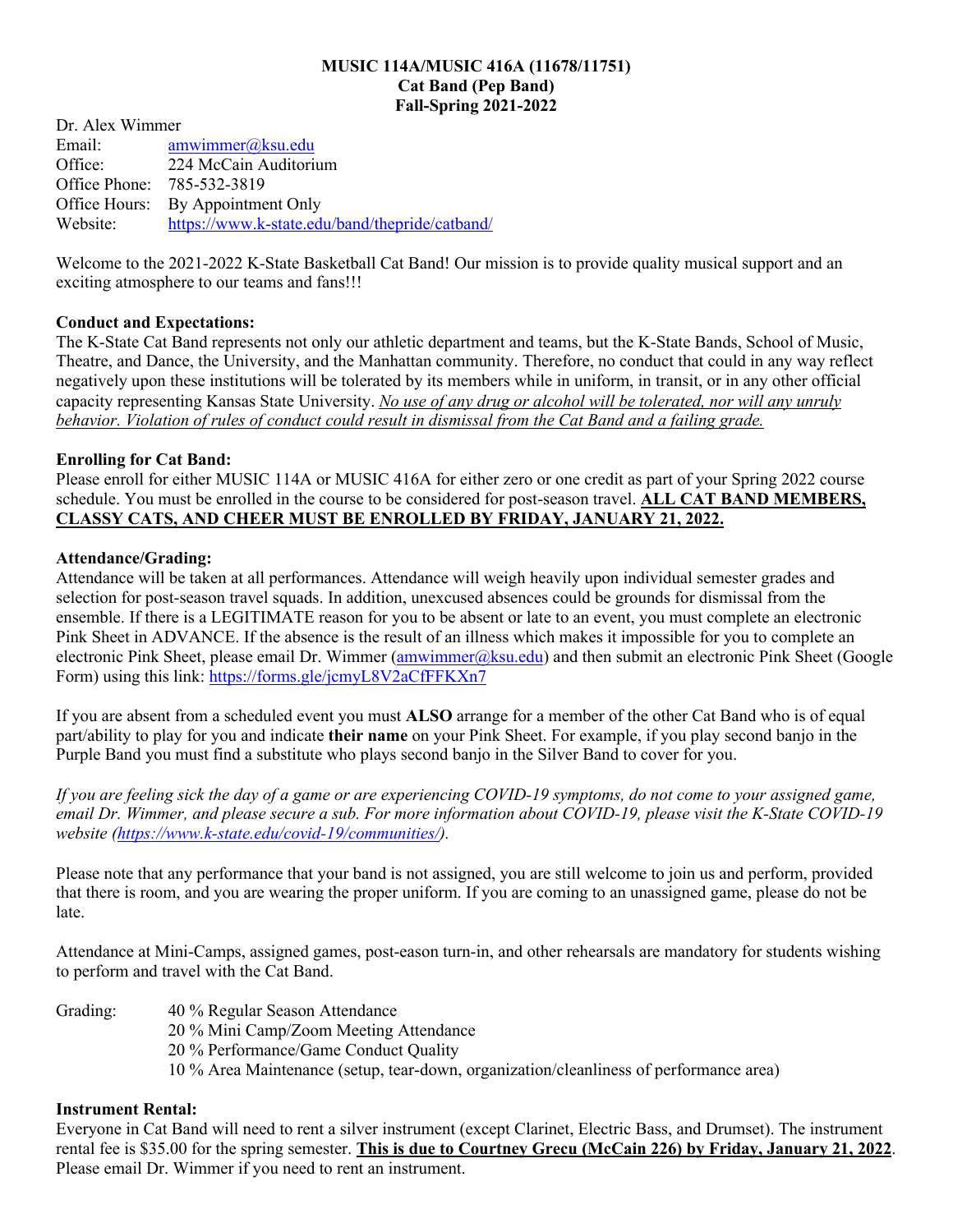# **Uniform:**

The uniform for the Cat Band members is the provided 2021-2022 Nike Cat Band Polo, KSUMB issued facemask and bell cover, white undershirt (if you choose to wear an undershirt), black dress pants (no jeans, yoga pants, or tights), solid black socks (long), and solid black, closed toed dress shoes. All elements of the uniform must be clean and unwrinkled. No variations or additions to this uniform will be accepted. We pride ourselves in a clean and classy look, as well as upholding integrity for the ensemble and its members. Uniforms, issued bell covers, and masks must be washed after every use.

# **Music:**

Music for the Cat Band is in individual folders stored in a container in the pep band cabinet in the Bramlage Coliseum Tunnel. Each selection in the folder is assigned a number. You may check a folder out for individual practice, but it must be returned to the music box or to the Band Office (226 McCain) prior to the next scheduled home game.

You must keep your music in order, so time is not wasted in pulling up individual tunes to play. Each member will be responsible for getting their folder from the music box when they arrive and putting it away before they leave. Any new music added throughout the course of the season will be assigned a new filing number. MUSIC MUST BE IN PERFECT ORDER AT THE END OF EACH USE.

Cat Band music can also be accessed via the "Login-Pride of Wildcatland Members" page on the K-State Band Website for personal practice (https://www.k-state.edu/band/login/).

# **Parking and Entrance to Bramlage Coliseum:**

Cat Band members should park in the Stone House parking lot, which is accessed off of College Avenue, through the driveway just south of the baseball stadium. Carpooling is encouraged. Band members and Classy Cats should enter Bramlage Coliseum through the Southwest concourse (pass gate) entrance. You must bring a picture ID with you.

# *ALL Cat Band members must abide by KSU Athletic Security Policies*

*(https://www.kstatesports.com/sports/2016/2/18/\_131476203334660759.aspx) and follow metal detector procedures. You must arrive early for call-times to accommodate for these mandatory procedures.*

# **Call-Time and Seating:**

Call time for Cat Band members is one-hour prior to the scheduled tipoff. You must be early for call!! Tardiness will be noted and counted against your grade. Conflicts must be addressed through Electronic Pink Sheets. The time before the game will be used for setup, warm up, tuning, and introduction of new music. The Cat Band will be seated on the floor and the first ten rows in the stands next to the south side tunnel.

# **Equipment, Storage, and Water:**

All Cat Band members will arrive to Bramlage with their KSUMB issued mask, dressed in their 2021-2022 Cat Band Uniform, instrument assembled (with KSUMB issued bell cover), and their KSUMB Issued Water Bottle (filled with water). Aside from rhythm section equipment and sousaphones, no equipment or storage access within Bramlage will be available. Members are welcome to purchase their own clear bag to carry their belongings if they wish. Additionally, members may bring a sealed, un-frozen water bottle into games as well. A water jug will be provided to refill your water bottle.

# **Travel:**

Travel squads are limited based on Big XII and NCAA tournament regulations. Therefore, not everyone in the Cat Band will be able to participate in post-season travel, although every attempt will be made to allow for equitable participation. Travel eligibility will be based on talent, seniority, attendance, and instrumentation. *You must be registered for the class to be eligible for travel.* Subs are not allowed to participate in tournament travel.

# **Break Games:**

Students living within a 2-hour radius of campus are encouraged to sign-up for at least five break games. This will assure that our games played during break will be covered by a band of full instrumentation. *Break Games will heavily influence KU Band attendance and tournament travel eligibility (if any is allowed during the 2022 season).*